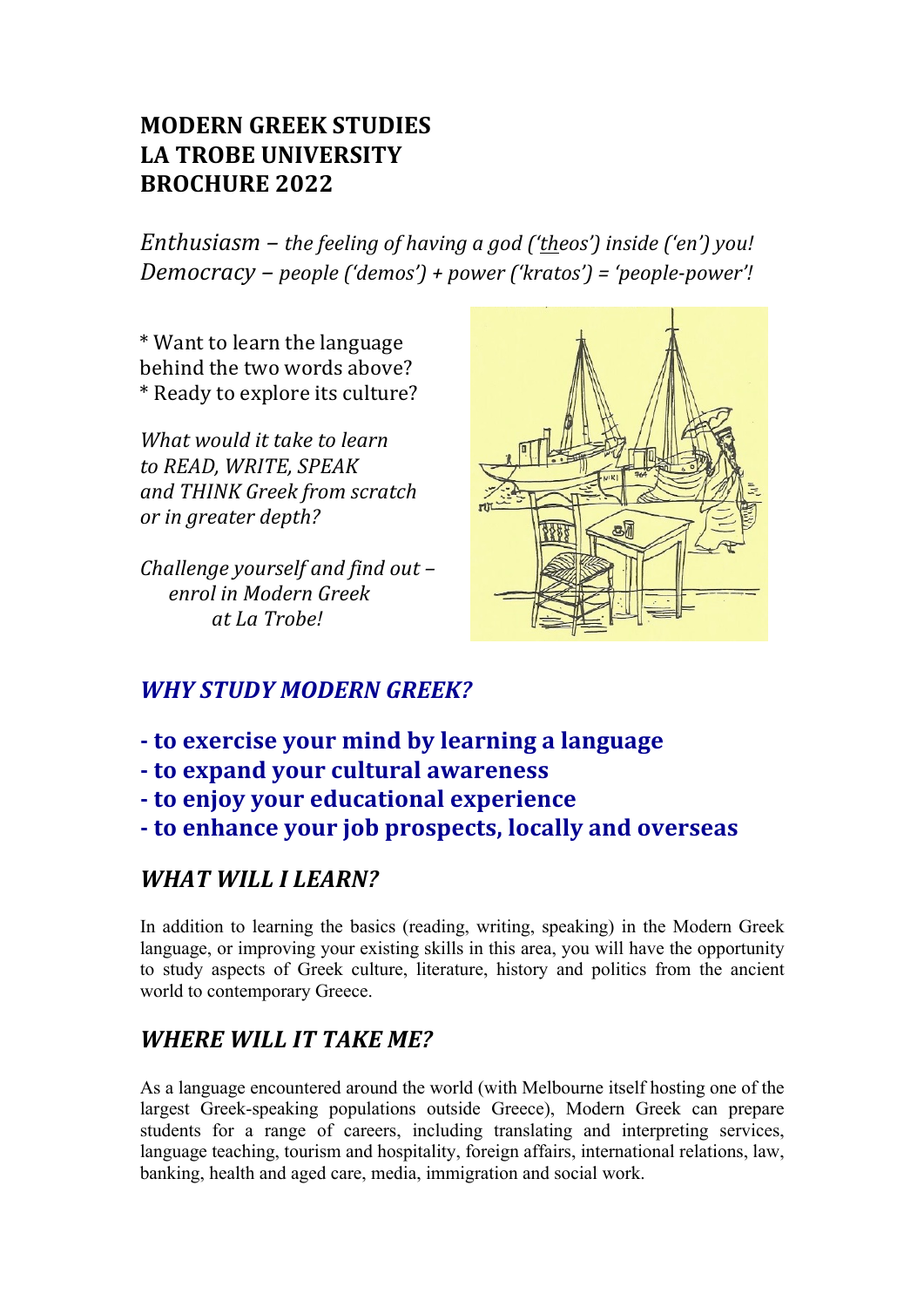### **MODERN GREEK AT LA TROBE UNIVERSITY - a snapshot**

**WHY LA TROBE?** La Trobe University is the only tertiary institution in Victoria *that offers Modern Greek Studies as a comprehensive programme from Beginners to Ph.D. level.*

There are three main entry points for Modern Greek **language** study at La Trobe: (1) Complete Beginners:

| 1st Year: | GST1001 (sem.1) - GST1002 (sem.2) |
|-----------|-----------------------------------|
| 2nd Year: | GST2003 (sem.1) - GST2004 (sem.2) |
| 3rd Year: | GST3005 (sem.1) - GST3006 (sem.2) |

(2) Intermediate:

| 1st Year: | GST2003 (sem.1) - GST2004 (sem.2) |
|-----------|-----------------------------------|
| 2nd Year: | GST3005 (sem.1) - GST3006 (sem.2) |
| 3rd Year: | GST4007 (sem.1) - GST4008 (sem.2) |

(3) Post-VCE students:

| 1st Year: | GST3005 (sem.1) - GST3006 (sem.2) |
|-----------|-----------------------------------|
| 2nd Year: | GST4007 (sem.1) - GST4008 (sem.2) |
| 3rd Year: | GST4009 (sem.1) - GST4010 (sem.2) |

The following **culture** subjects are offered by Greek Studies (please check each subject's availability as not all of them will be offered every year):

Sem. 1 EST2WTH (new) Women Through History in Europe and Latin America Sem. 2 EST3ECC Ethnic and Civil Conflict in Southern Europe and Cyprus Sem. 2 EST3TET Trans-European Translation Summer: HUS3ISB International **Study Tour** C (15 credit points): *Connecting with Language and Culture in Greece* (Nov-Dec)

4th Year Honours: (coursework worth 60 credit points [50%] and a Thesis,  $12-15000$  words in length  $[50\%]$ )

Postgraduate degrees: Master's [40,000 word thesis] and Ph.D. [80,000 word thesis]

- Modern Greek can be studied as a **CROSS-INSTITUTIONAL SUBJECT**: students based at other universities may be able to enrol in Greek at La Trobe and have the subject(s) count toward their home institution's degree.
- Diploma in Languages: this is a stand-alone course (consisting of six language units and two culture subjects, lasting 3-4 yrs) that works for many students, especially those who wish to study Greek but are restricted by the number of electives their degrees allow at undergraduate or postgraduate level. Combining a Diploma in Languages with your degree usually means an extra year of study with the reward of graduating with additional qualifications!

For the standard course structure, please visit the online Handbook - Modern Greek Studies: https://www.latrobe.edu.au/courses/modern-greek-studies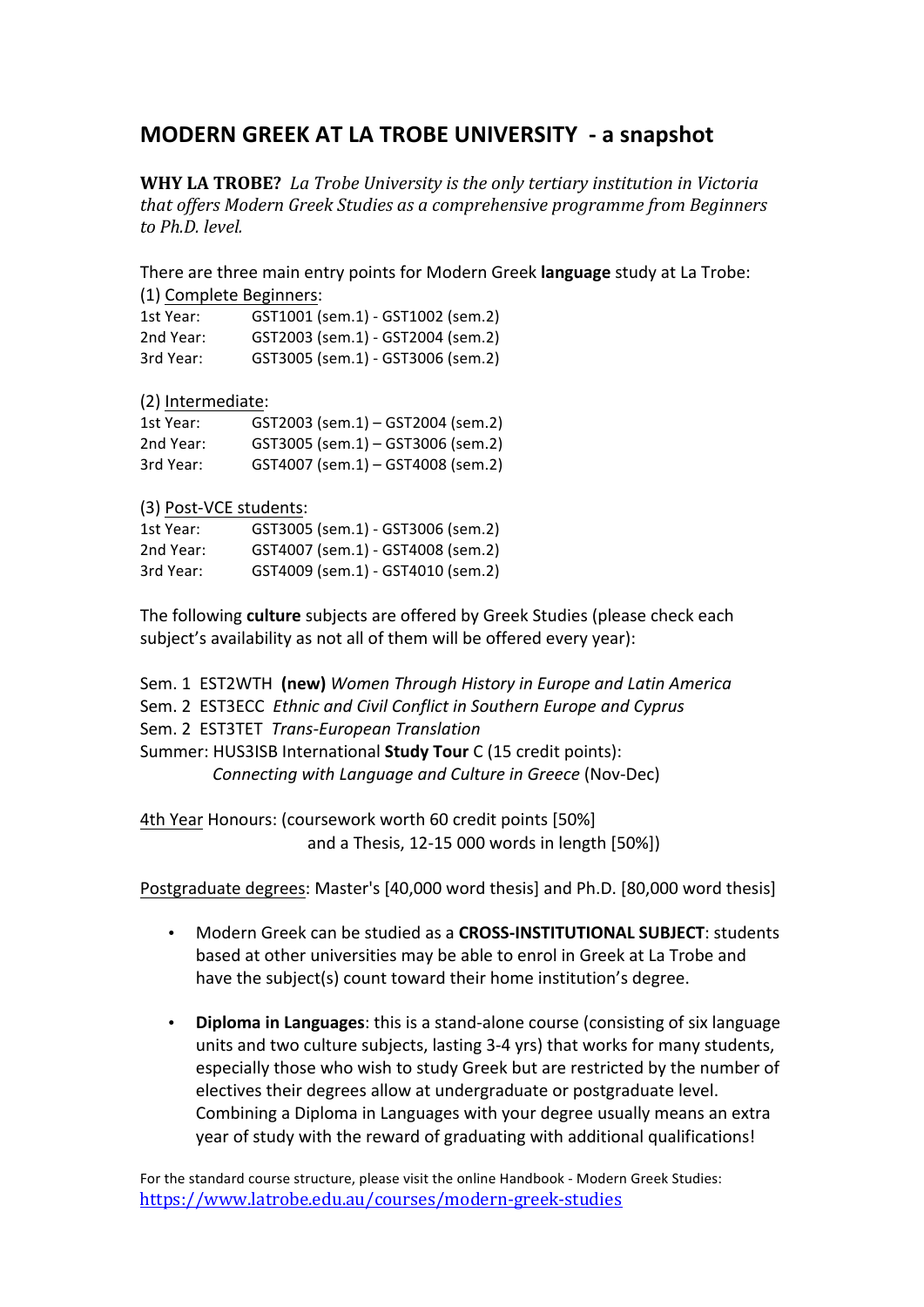**Culture Subjects 2022 - in more detail**

Each subject is worth 15 credit points.

### **EST2WTH** Women Through History in Europe and Latin America (semester 1) *Team-taught by French, Greek, Italian and Spanish Studies*

Long before the Feminist movement took shape, there existed women who fought for women's rights and advocated for women's participation in public life. This subject explores case studies centred on the analysis of works (literary, philosophical, and filmic texts, as well as artworks) by key women from Europe and Latin America. You will learn about and discuss female icons, women writers, scholars, and artists from ancient to contemporary times, who contributed to reshape the socio-cultural norms of their societies by breaking out of the roles traditionally ascribed to their gender. Through this subject, you will gain a deeper understanding of the history of European and Latin American societies thereby developing the instruments to analyse and critique topical movements and social issues of our contemporary global societies. You will be made aware that single and apparently dispersed instances of resistance to a social status quo, when read as part of a larger context, can become the key in identifying and understanding an enduring call to build momentum towards social and cultural change. All classes are conducted in English.

#### **EST3ECC** *Ethnic and Civil Conflict in Southern Europe and Cyprus (semester 2)*

In this subject students investigate civil wars motivated by ideological differences within a single culture or by identity conflicts over ethnicity, race, and religion within a multiethnic polity. We explore similarities and differences in the experiences of Spain, Italy, Greece and Cyprus with nation-building, social revolution, modernisation, civil war, and reconciliation in the twentieth century. The response of the International community to civil conflict and ethnic tensions in these countries is examined together with the ways in which outside intervention - particularly Anglo-French as well as Soviet and Italo-German intervention - has shaped the length and internal dynamics of the conflicts. We conclude with an assessment of the prospect for a lasting peace in Cyprus and of the challenges of justice, reconciliation, and economic reconstruction.

#### **EST3TET Trans-European Translation (semester 2)** *Team-taught by French, Greek, Italian and Spanish Studies*

This subject is designed to promote linguistic, cultural and translation skills, as well as skills of textual analysis and the capacity for self-reflection. The subject is offered in bilingual mode with key topics in translation theory provided in English, accompanied by workshops conducted in the target language (French, Greek, Italian and Spanish streams are typically offered). Students have the opportunity to translate literary texts, informative texts, advertising and audio-visual texts, among others. The subject is designed for students with strong language skills, who have completed five semesters of language study at university and who desire an in-depth knowledge of the language and culture of the focus country or countries. While it is not a professional qualification, as part of a language degree it offers a pathway towards professional translation and/or interpreter training.